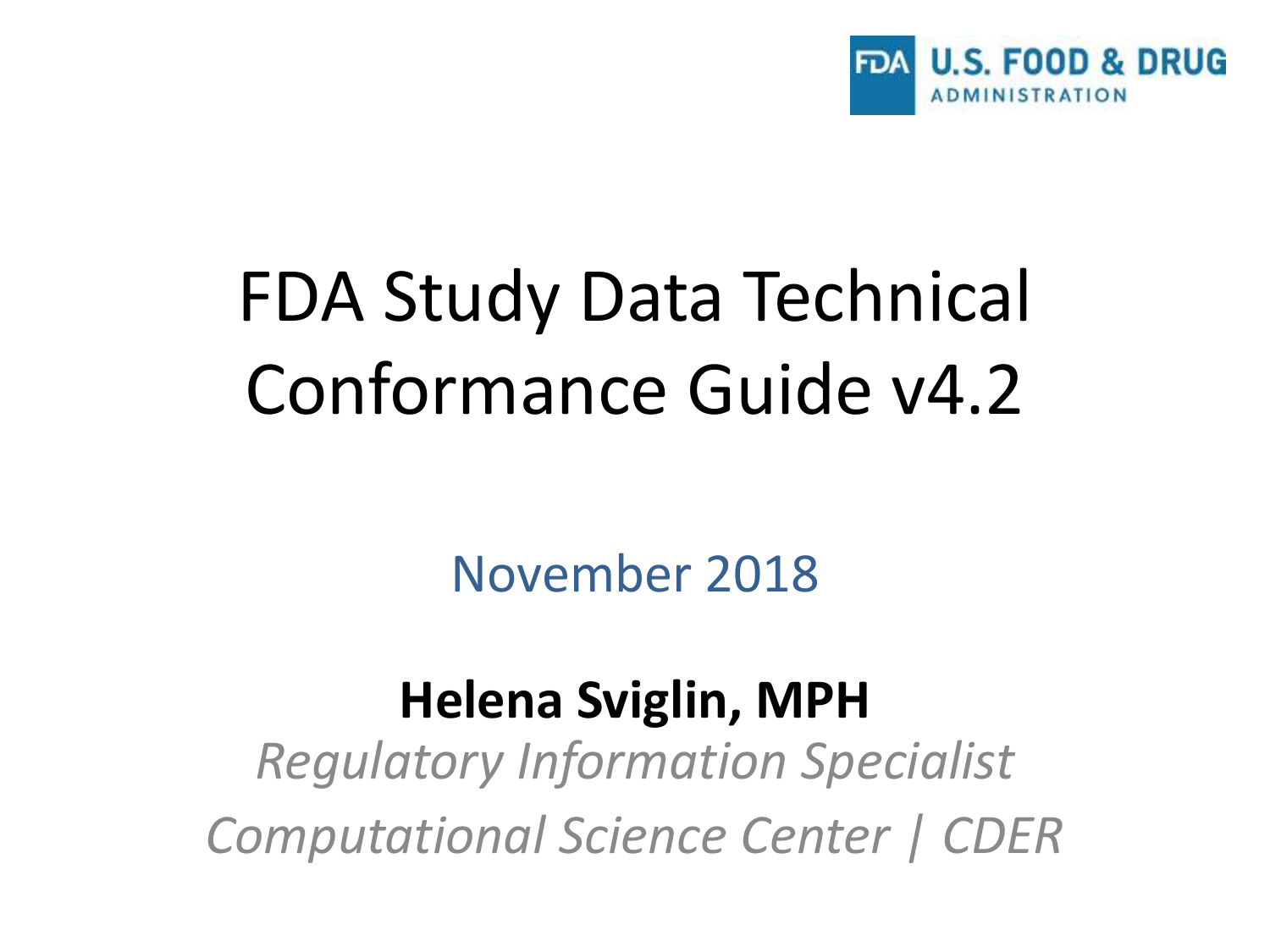

# Topics Covered in this Webinar

- New content for  $v4.2$ 
	- Appendices
	- –New parameter codes
	- –New TAUG
	- Protocol Deviations
- Updates
	- SEND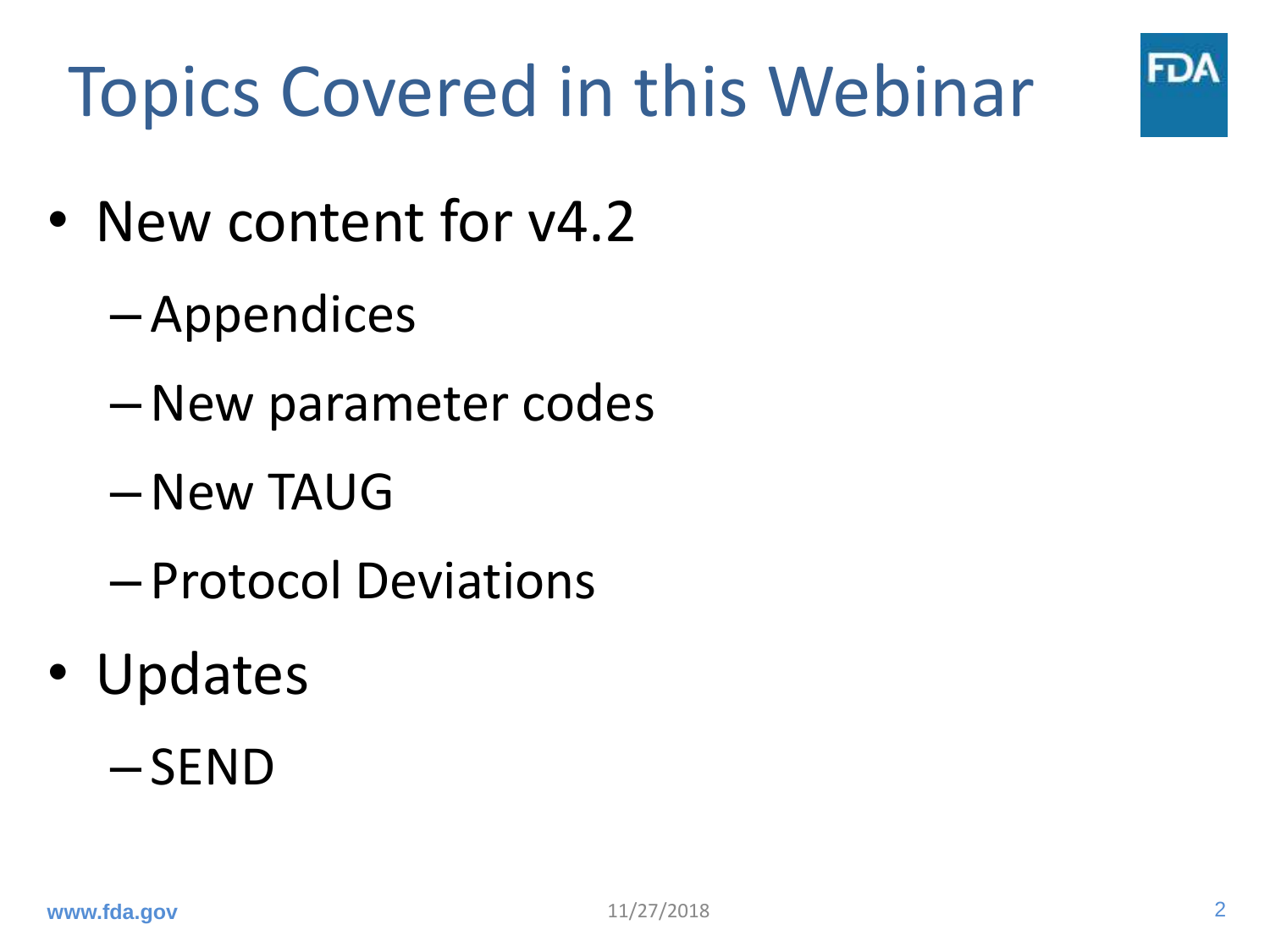# Revision History



|              |     | Section 0.0.1.1 (General Considerations) - Updated text                                                                                                          |
|--------------|-----|------------------------------------------------------------------------------------------------------------------------------------------------------------------|
| October 2018 | 4.2 | Section 3.3.5 (Special Characters: Variables and Datasets) - Added clarification text                                                                            |
|              |     | Section 4.1.1.3 (SDTM Domain Specifications) - Additional text and table under DM and Trial                                                                      |
|              |     | Design Model sections, added DV Domain section                                                                                                                   |
|              |     | Section 4.1.2.10 (Software Programs) - Clarified text                                                                                                            |
|              |     | Section 4.1.3.2 (General Considerations) - Updated text                                                                                                          |
|              |     | Section 4.1.3.3 (SEND Domain Specification) - Added Lab Test Results, Body Weight, and                                                                           |
|              |     | Comments domains, updated Pharmacokinetics Concentrations Domain and Trial Design Model<br>sections                                                              |
|              |     | Section 4.1.4.1 (Variables in SDTM and SEND: Required, Expected, and Permissible) - Updated text<br>Section 5.2 (Supported Therapeutic Areas) -Added TA sections |
|              |     | Section 6.6.1.1 (General Considerations) - Updated text                                                                                                          |
|              |     | Section 7.1 (eCTD Specifications) - Updated text                                                                                                                 |
|              |     | Section 8.2.2 (Support on Data Validation Rules) - Updated text                                                                                                  |
|              |     | Appendix B. C. D. E. F. G - Added                                                                                                                                |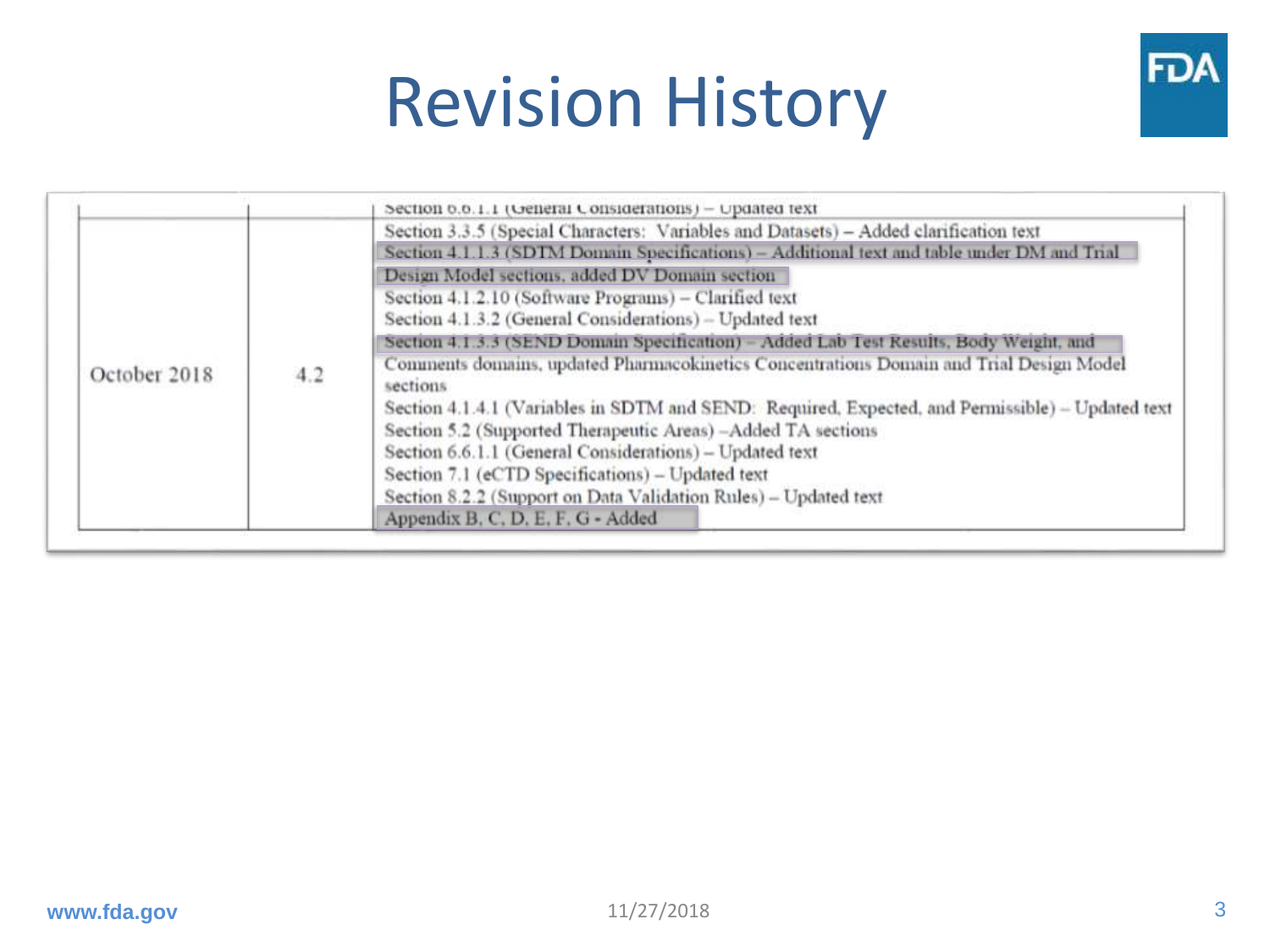

October Study Data Technical Conformance Guide v4.2

### **NEW CONTENT**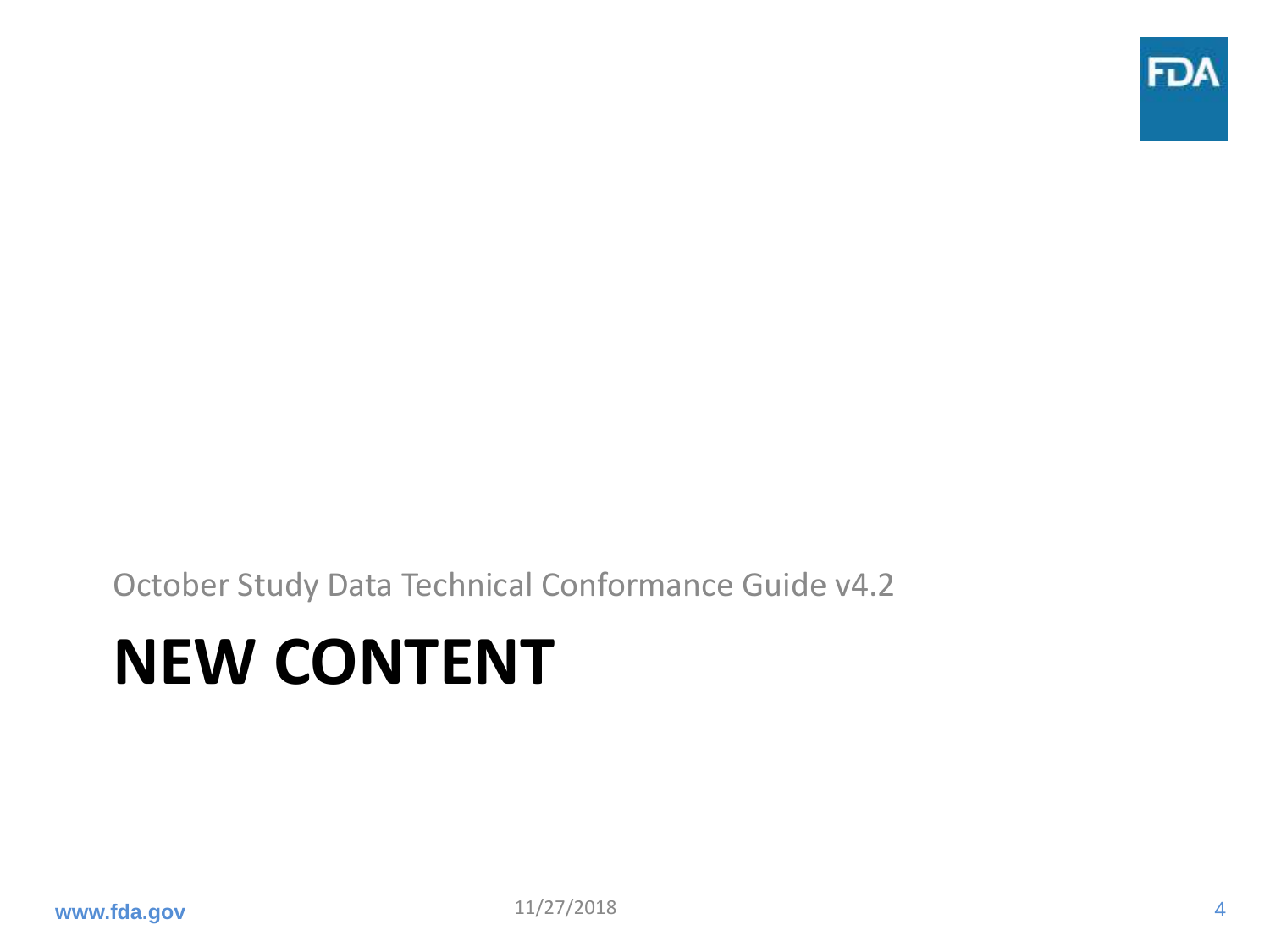Appendix B: Trial Summary (TS) Parameters for Submission – Clinical



- 60 parameters, using CDISC controlled terminology
- These parameters are desired if it makes sense for the trial
- Otherwise, follow the appropriate implementation guide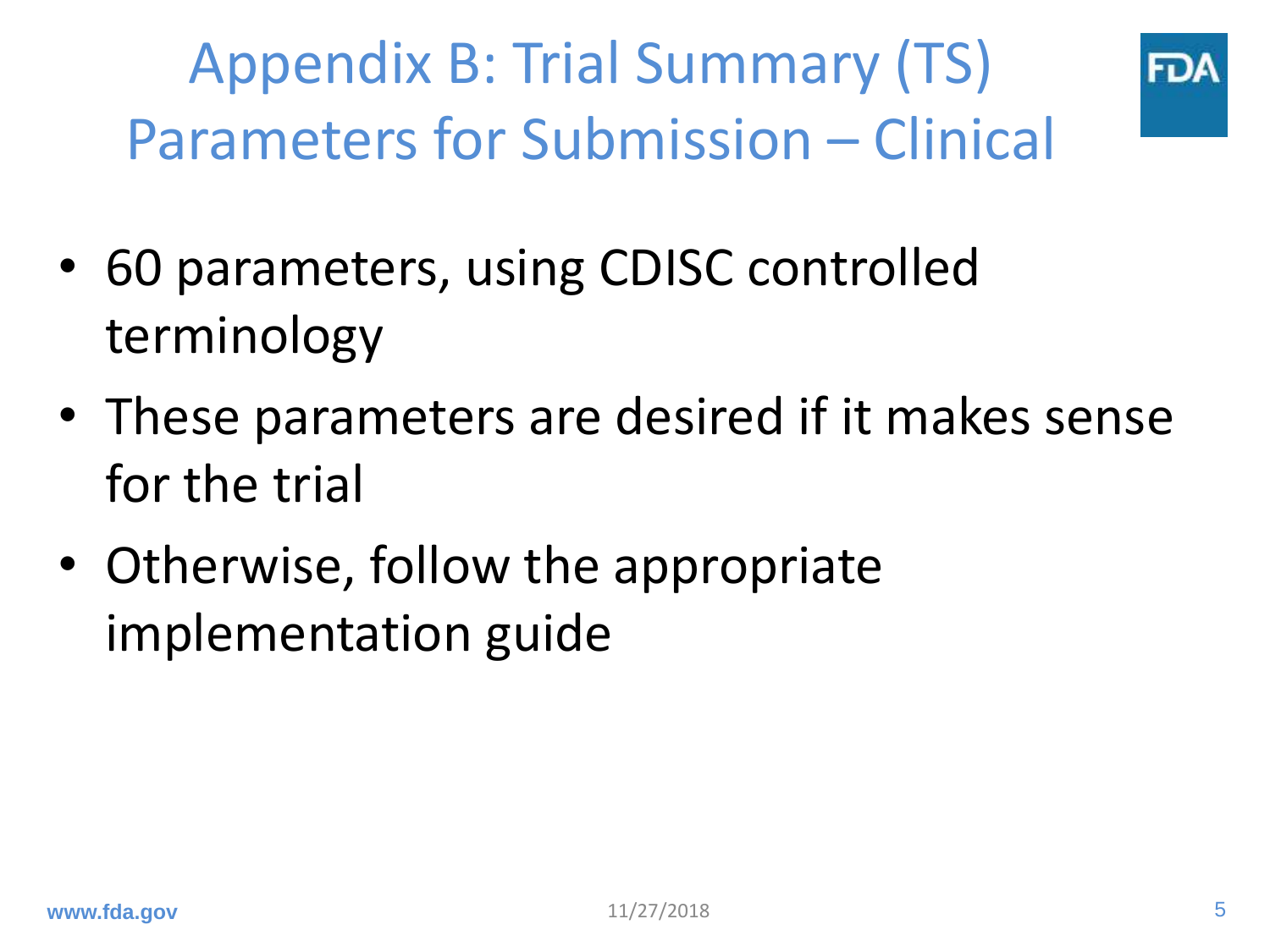Appendix C: Trial Summary (TS) Parameters for Submission – Nonclinical

- 41 parameters, using CDISC controlled terminology
- These parameters are desired if it makes sense for the trial
- Otherwise, follow the appropriate implementation guide

ĐK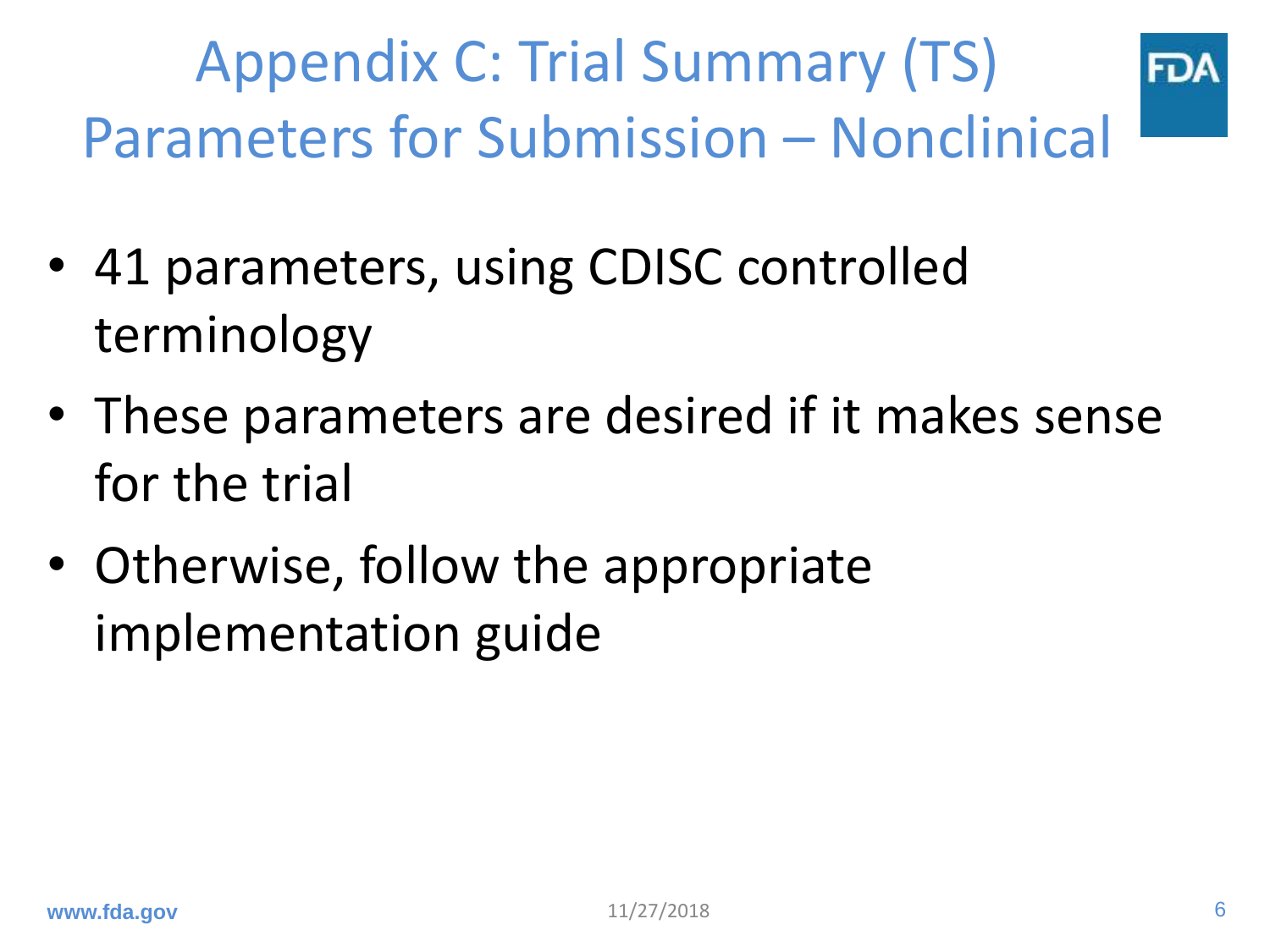Appendix D: Additional Documents Evaluated By FDA



Agency encourages use of the documents listed in this appendix.

**EX. Confirmed Data Endpoints for Exchange (CoDEx) for SENDIG v3.0 Data**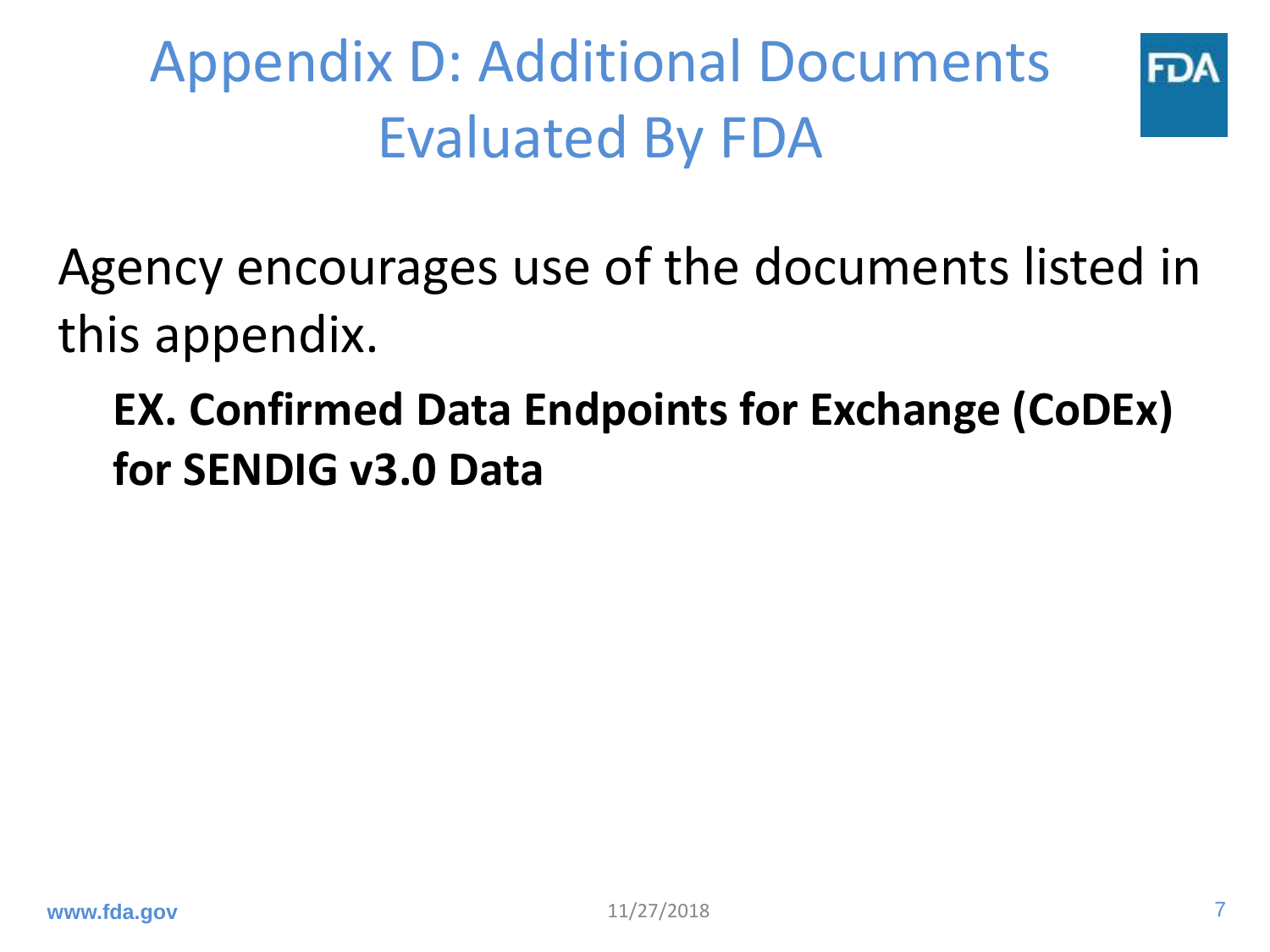#### Appendix E: Example Study Data Folder **FDA** Structure

### Detailed example of file folder structures for nonclinical datasets in both standardized and legacy formats

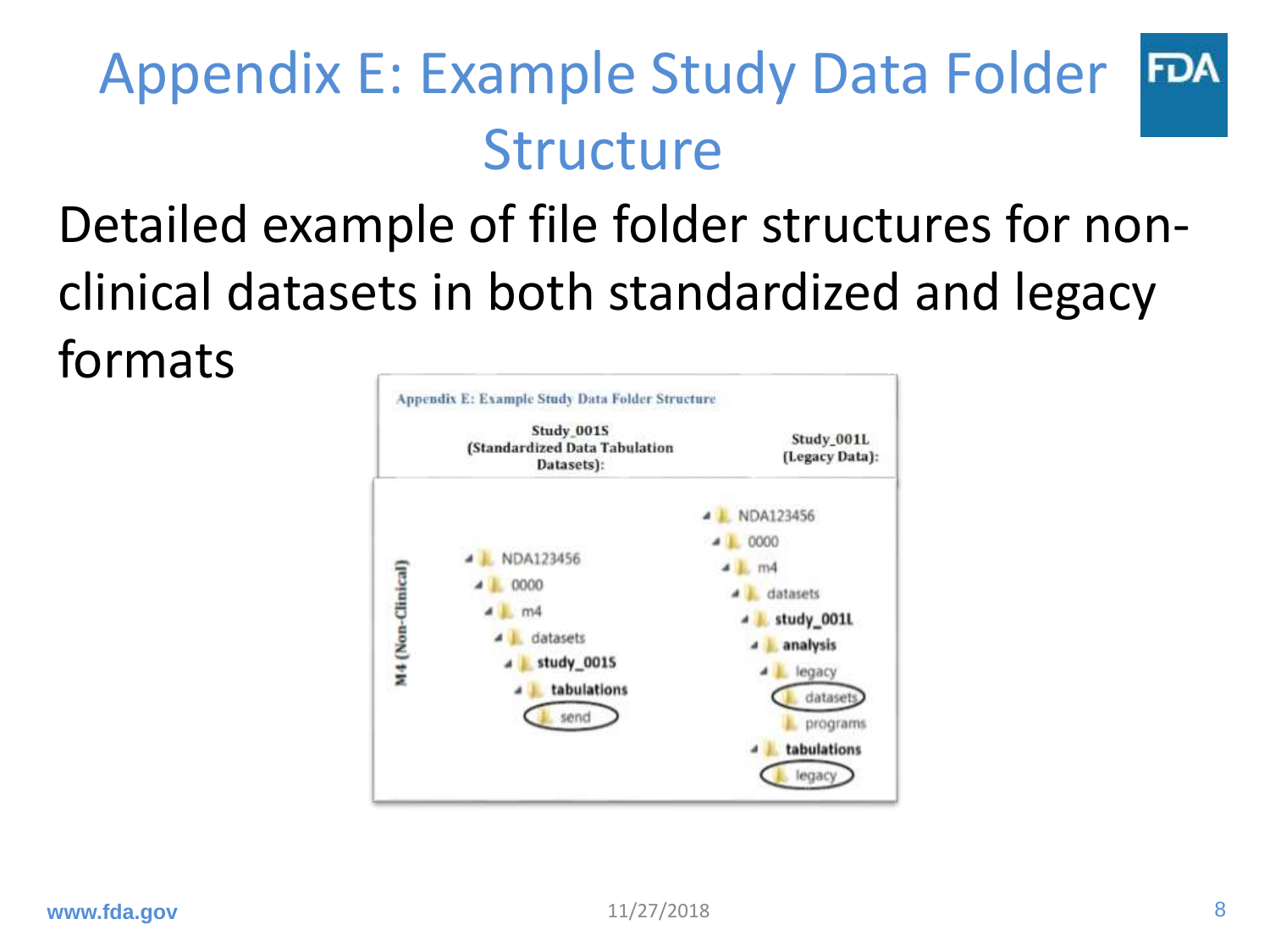#### Appendix E: Example Study Data Folder **FDA** Structure

#### Even when SEND is required and submitted, tumor.xpt should be placed in analysis/dataset/legacy Appendix E: Example Study Data Folder Structure *(see 4.1.3.3)* Study 001S

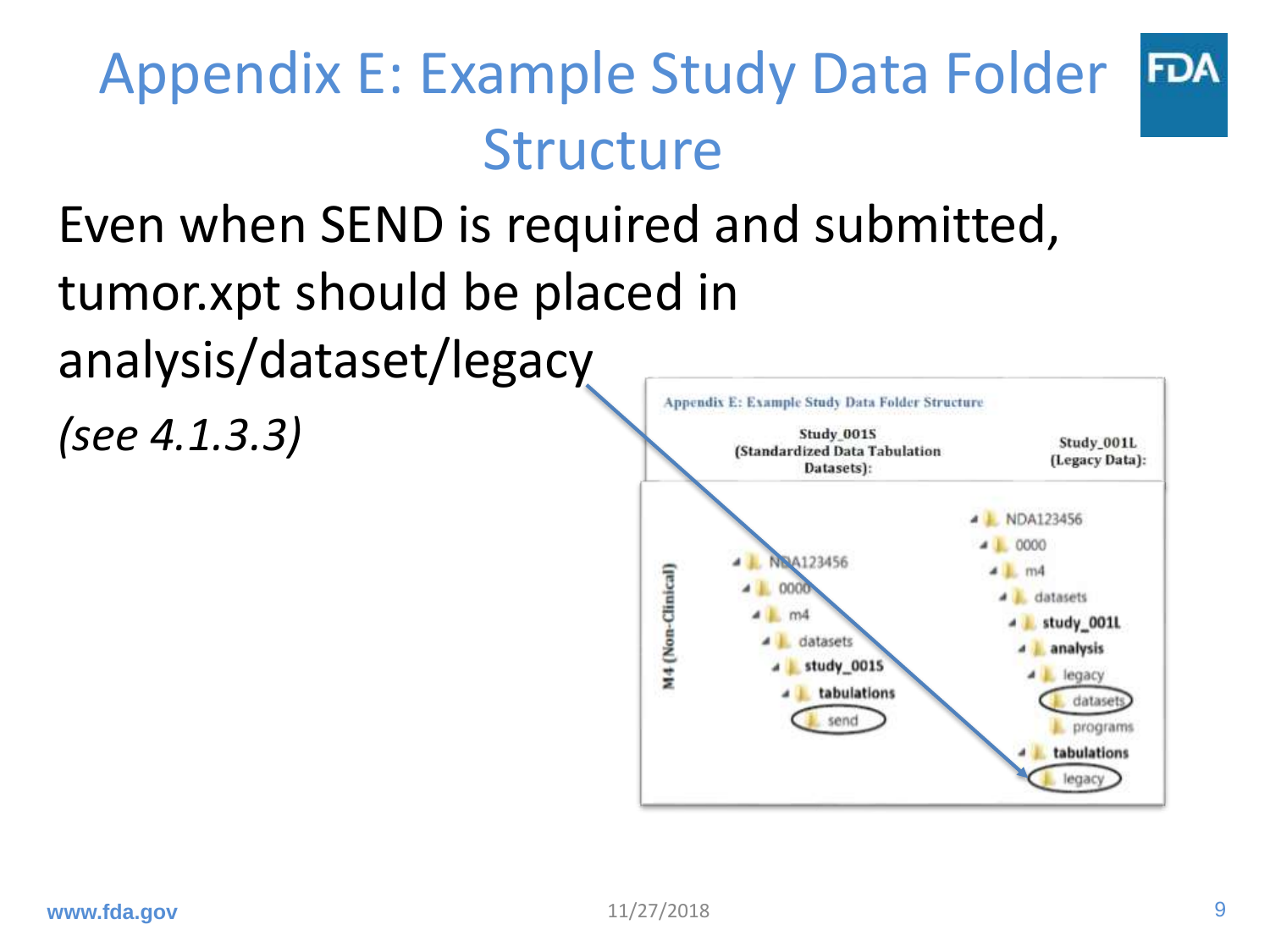### Appendix F: Example Of Simplified TS Dataset For Clinical Data



#### Used to establish study start date during eCTD validation

**Appendix F: Example Of Simplified TS Dataset For Clinical Data** 

| <b>STUDYID</b>             | <b>TSPARMCD TSVAL</b> |            |
|----------------------------|-----------------------|------------|
| 'study ID in study tagging |                       |            |
| file'                      | <b>SSTDTC</b>         | yyyy-mm-dd |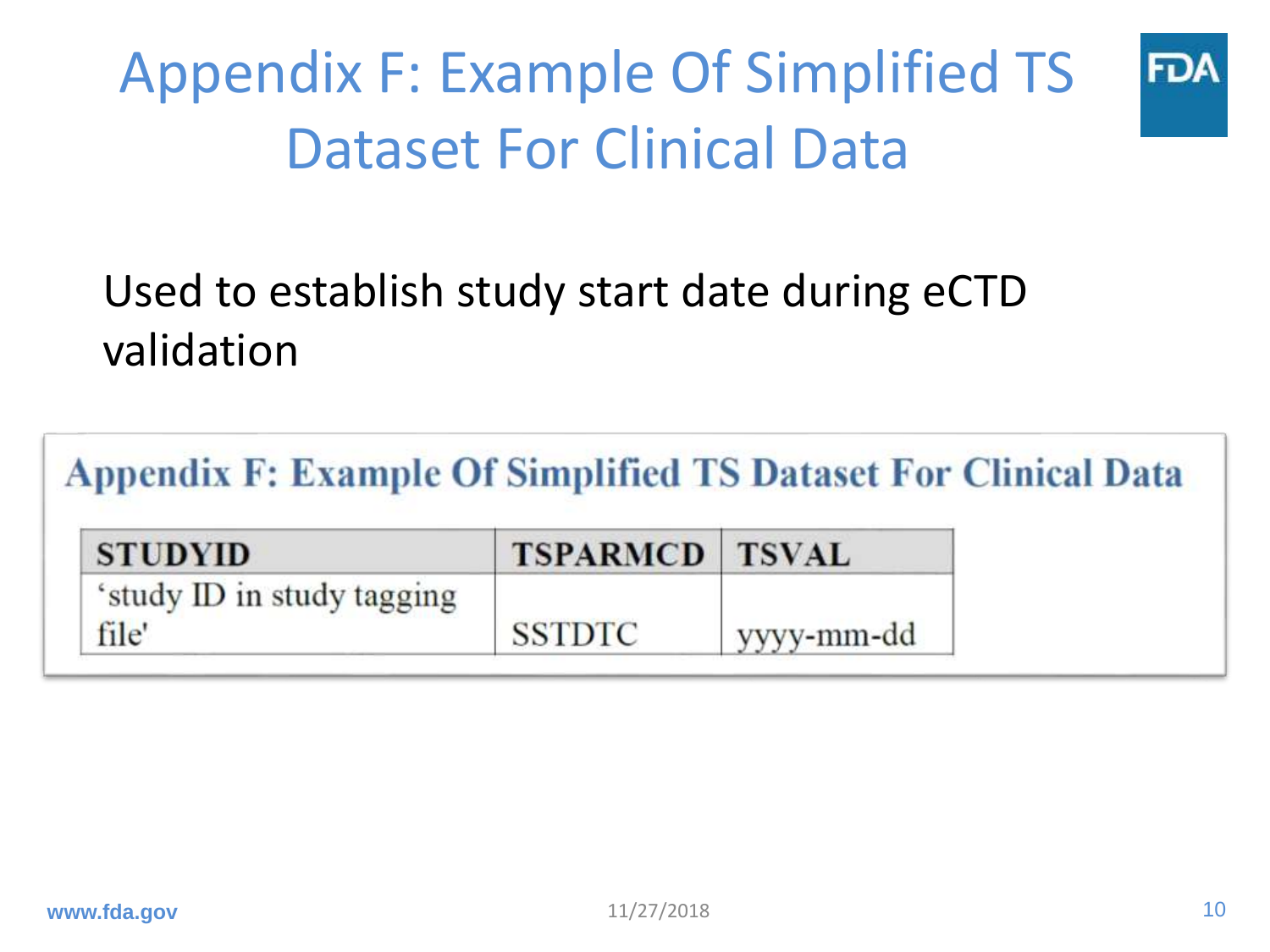### Appendix G: Example Of Simplified TS Dataset For Nonclinical Data



#### Used to establish study start date during eCTD validation

**Appendix G: Example Of Simplified TS Dataset For Nonclinical Data** 

| <b>STUDYID</b>             | <b>TSPARMCD TSVAL</b> |            |
|----------------------------|-----------------------|------------|
| 'study ID in study tagging |                       |            |
| file'                      | <b>STSTDTC</b>        | yyyy-mm-dd |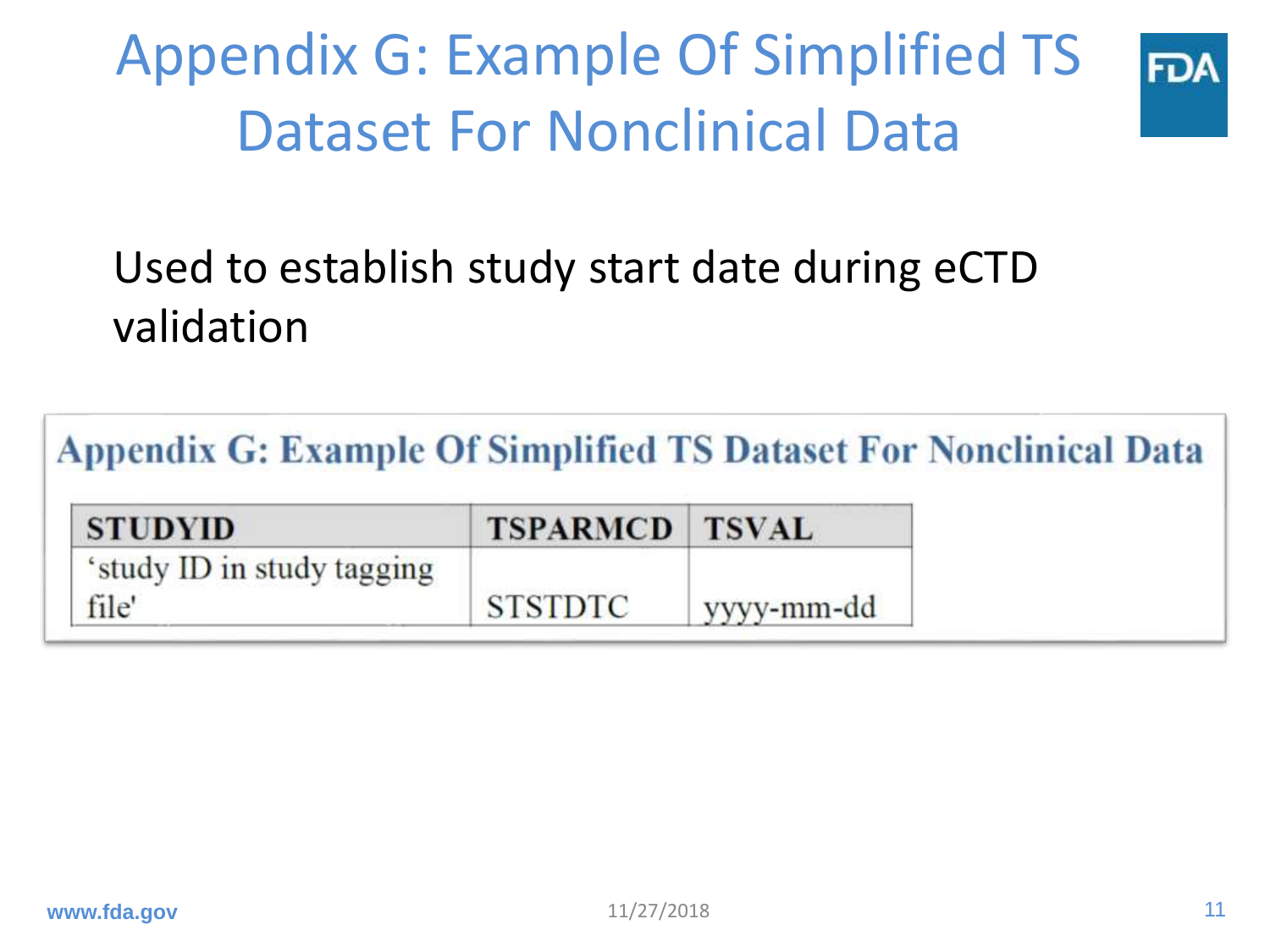### Section 4.1.1.3 New Parameter Codes

- **FDA**
- Allows Agency to understand which Therapeutic Area User Guides (TAUGs), Technical Specifications, Implementation Guides, and Models were utilized for a particular study
- Agency worked with EVS for these terminology extensions for the variables TSPARM and TSPARMCD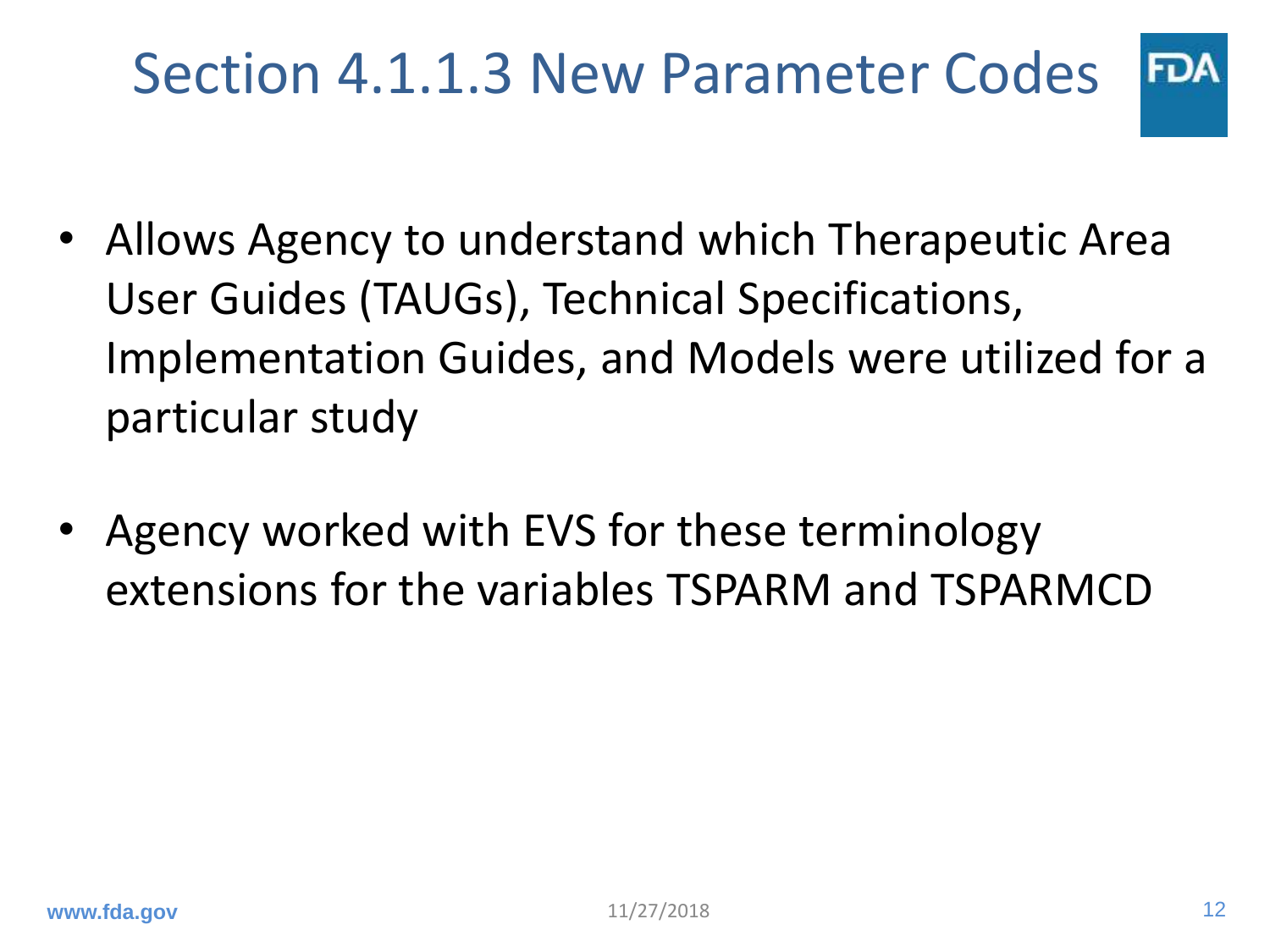Section 5.2 Therapeutic Area User Guides (TAUGs), 1 of 2



- Added version numbers to TAUGs
- Added trial summary parameters capture use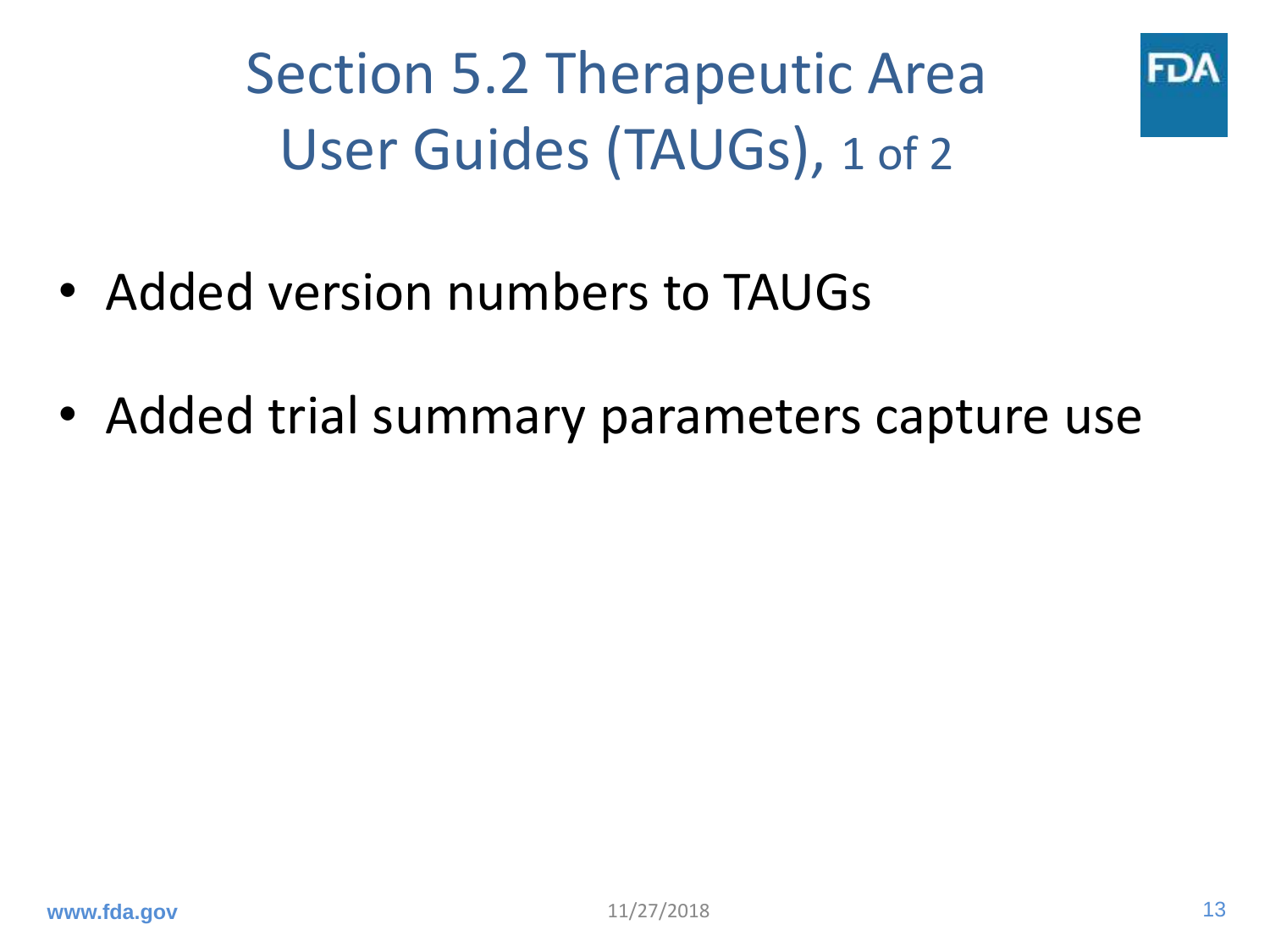Section 5.2 Therapeutic Area User Guides (TAUGs), 2 of 2



- New TAUGs for October TCG:
	- *Major Depressive Disorder Therapeutic Area User Guide v1.0*
	- *Duchenne Muscular Dystrophy Therapeutic Area User Guide v1.0*
	- *Traumatic Brain Injury Therapeutic Area User Guide v1.0*
	- *Vaccines Therapeutic Area User Guide v1.1*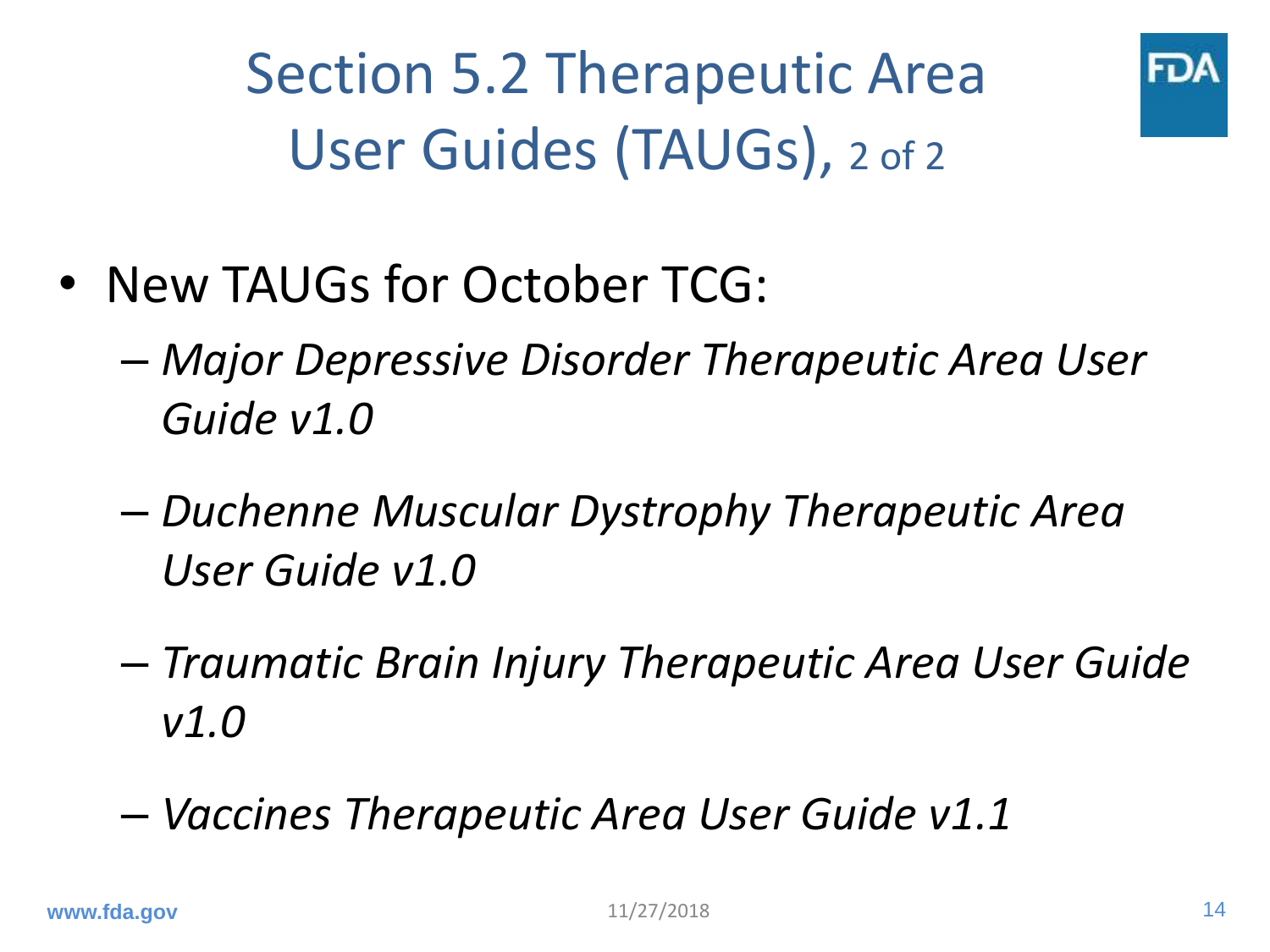### Section 4.1.1.3 DV Domain (Protocol Deviations), 1 of 2

"*The DV domain should be included in your submission. It will be used by reviewers to examine protocol deviation trends of various study sites in order to facilitate the Bioresearch Monitoring Program (BIMO) clinical investigator site selection process, and once FDA tools are developed to extract and format needed data from SDTM, to populate line listings used by the Office of Regulatory Affairs (ORA) investigators during inspections…*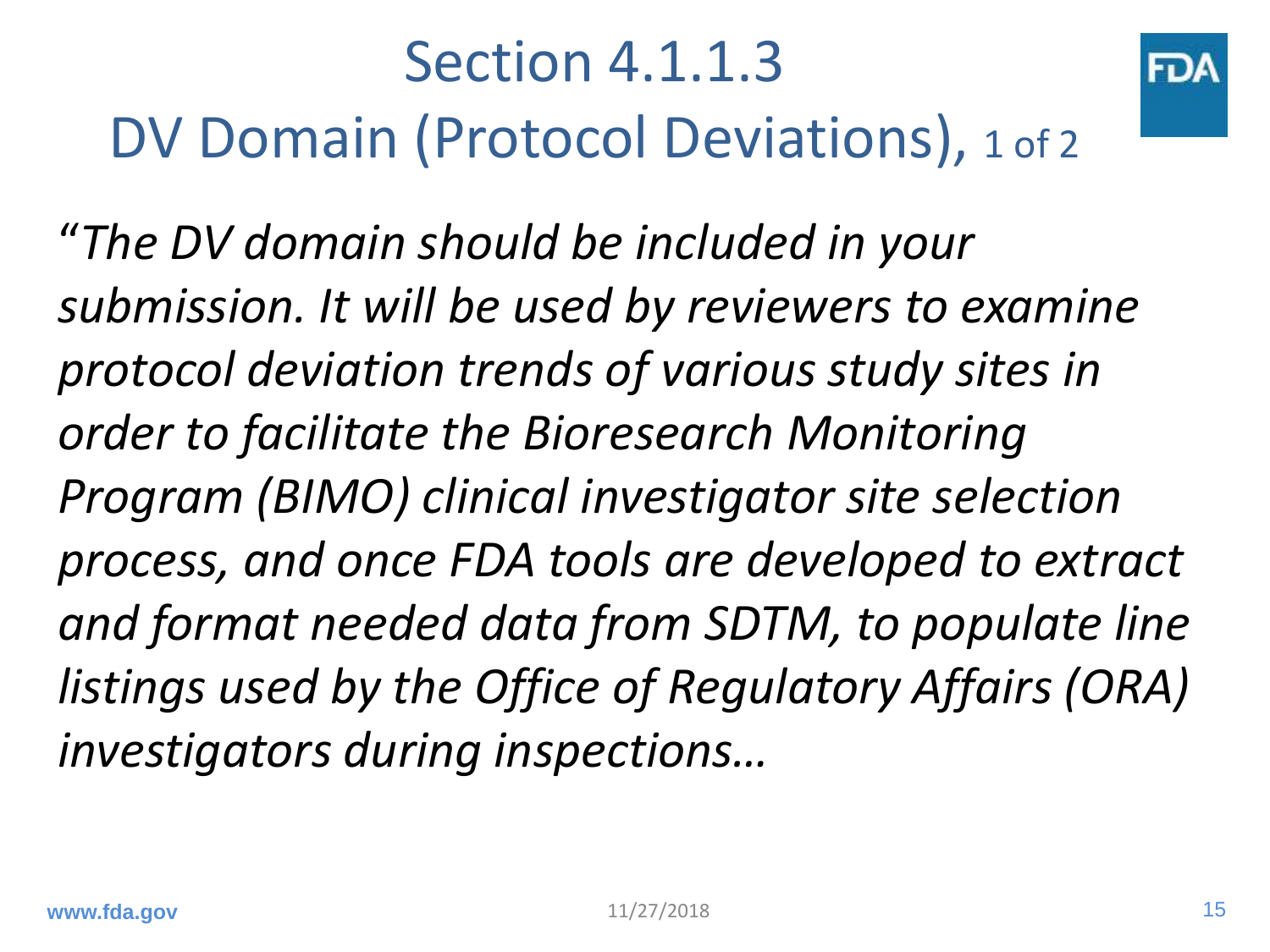

…*The following variables besides CDISC required variables should be included in the DV domain when submitting DV data: DVSPID, DVTERM, DVDECOD, DVCAT, DVSCAT, DVSTDTC, DVENDTC and EPOCH."*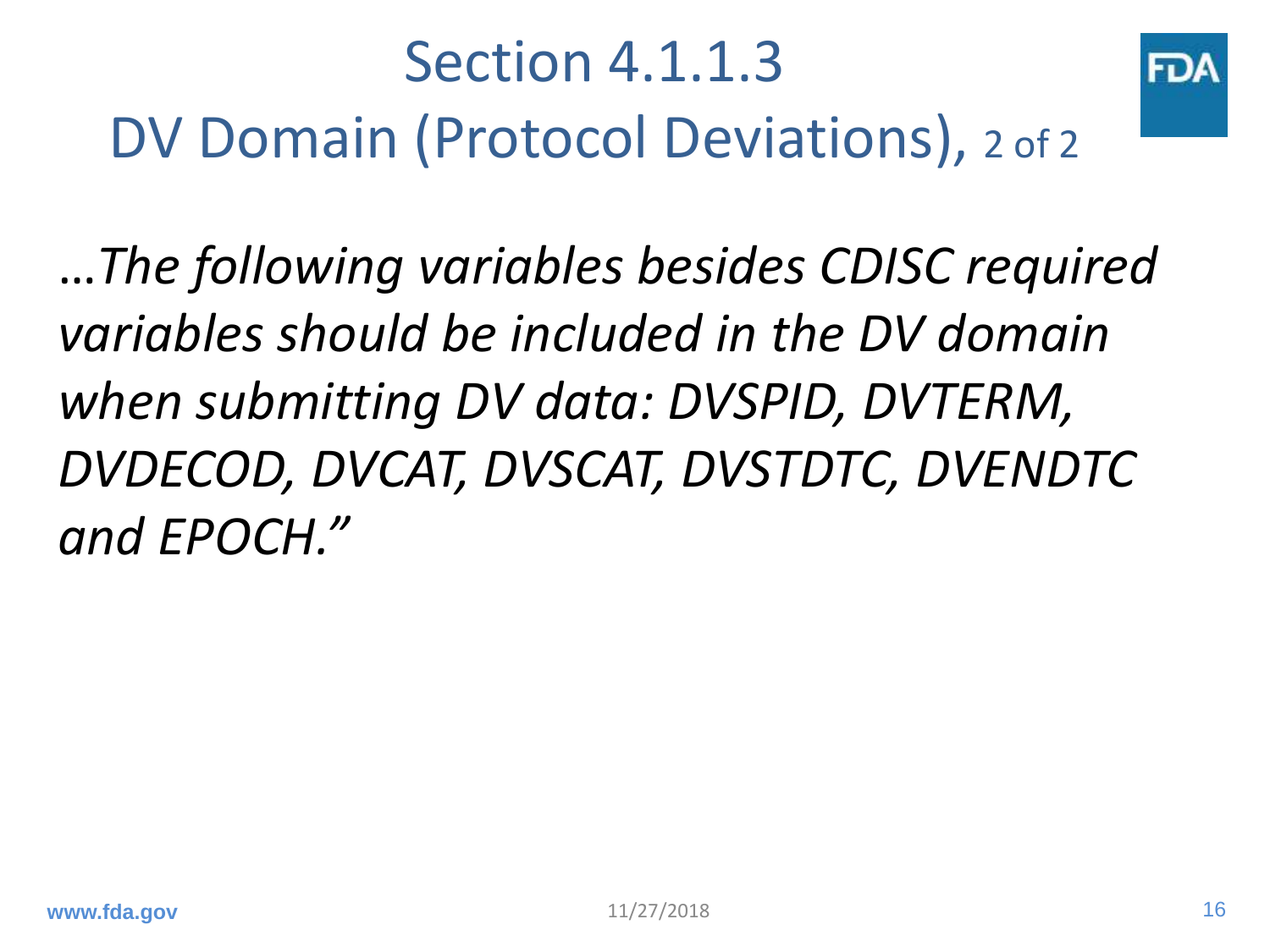

October Study Data Technical Conformance Guide v4.2

### **SEND UPDATES**

#### **Elaine E. Thompson, PhD**

*Senior Staff Fellow High-performance Integrated Virtual Environment (HIVE) Office of Biostatistics and Epidemiology CBER | FDA*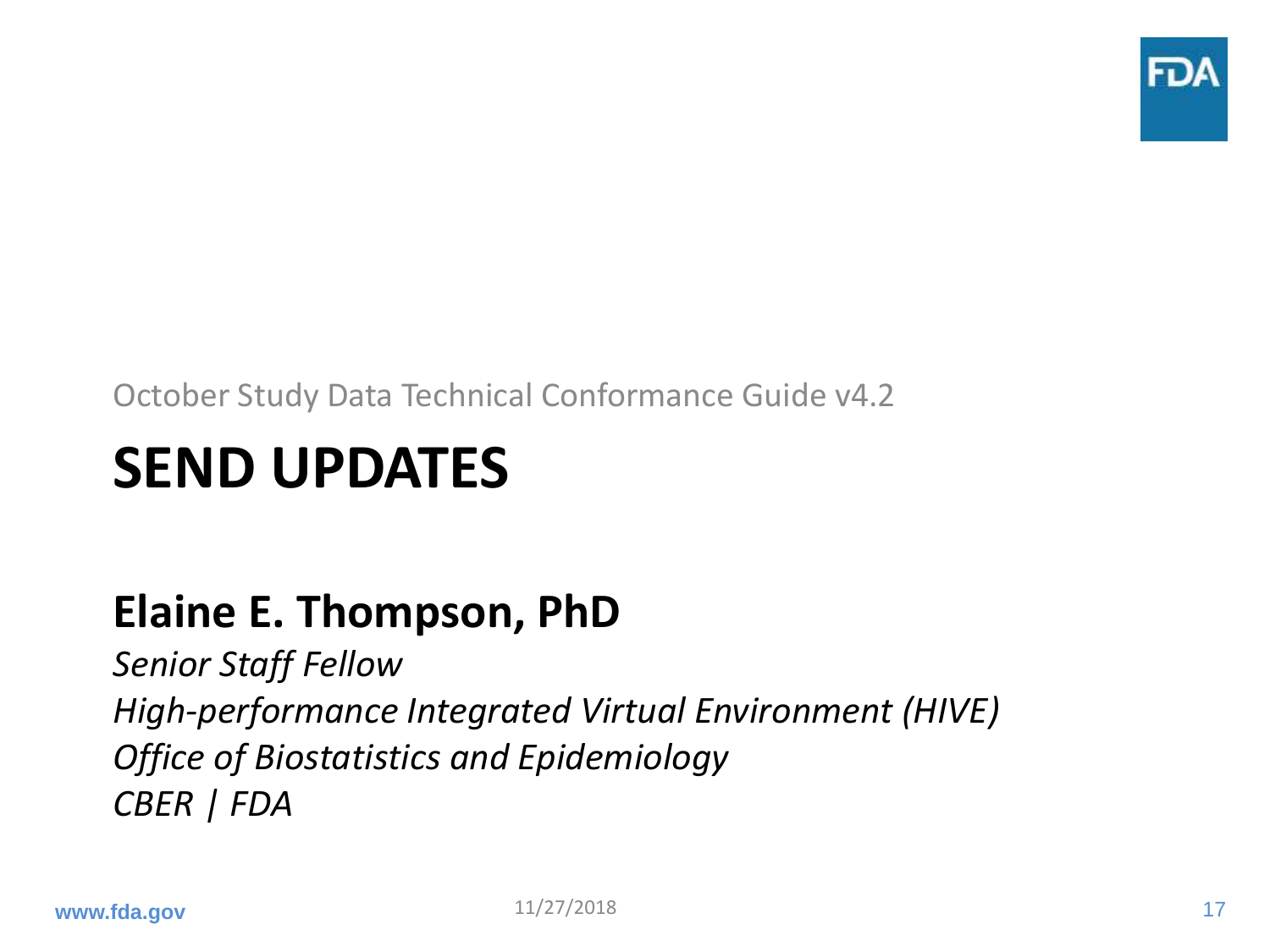# Summary of major SEND updates

- Place tumor.xpt in analysis/dataset/legacy
- Include a simplified ts.xpt with tumor.xpt
- Categorical data in LB should be placed in LBSTRESC
- Detailed instructions for LOQ and --CALCN have been provided
- BG is not required for CDER submissions
- CO should be limited to relevant content
- Use of the CoDEX is encouraged

**FDA**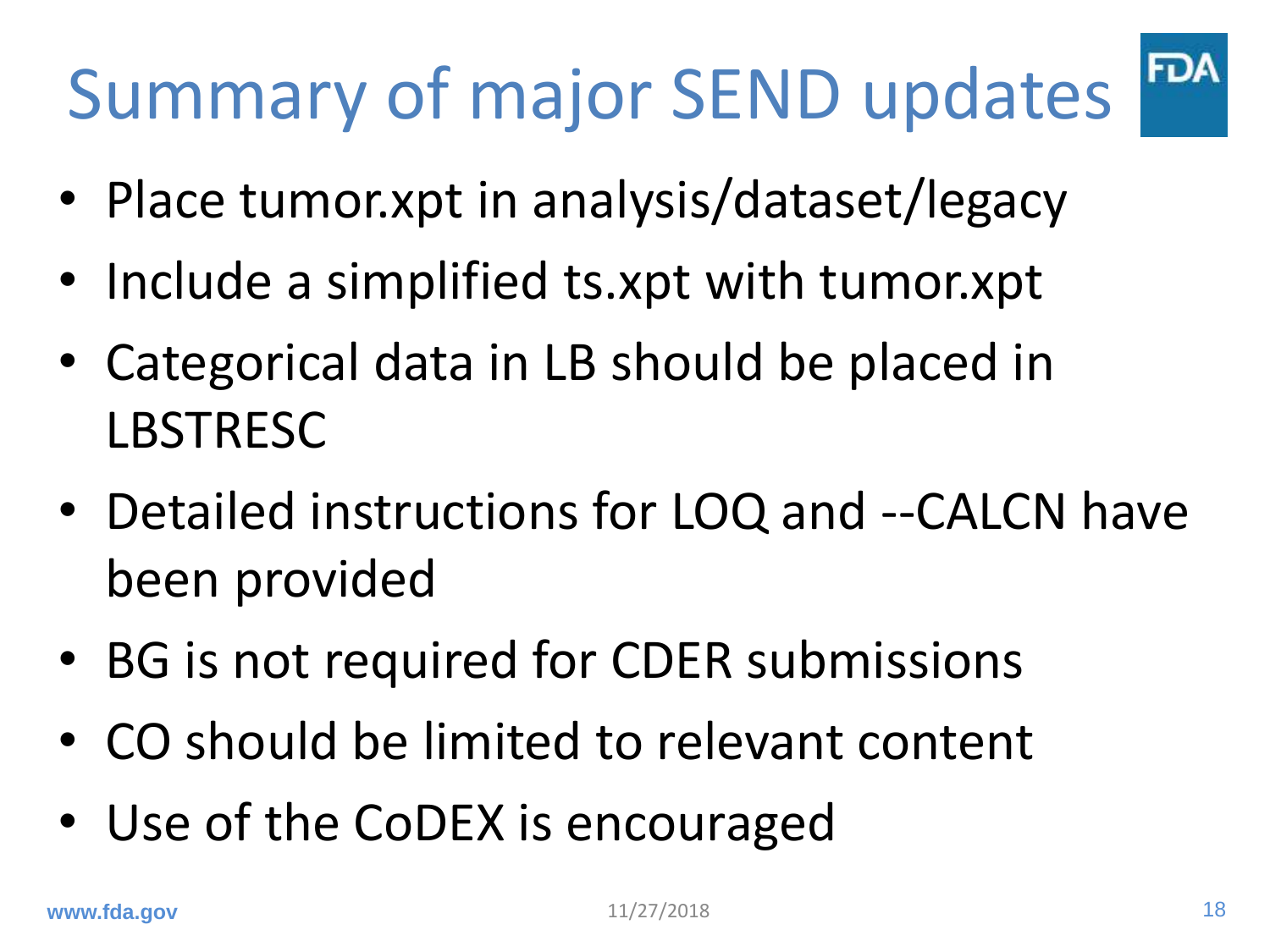#### Appendix E: Example Study Data Folder **FDA** Structure

#### Even when SEND is required and submitted, tumor.xpt should be placed in analysis/dataset/legacy Appendix E: Example Study Data Folder Structure *(see 4.1.3.3)* Study 001S

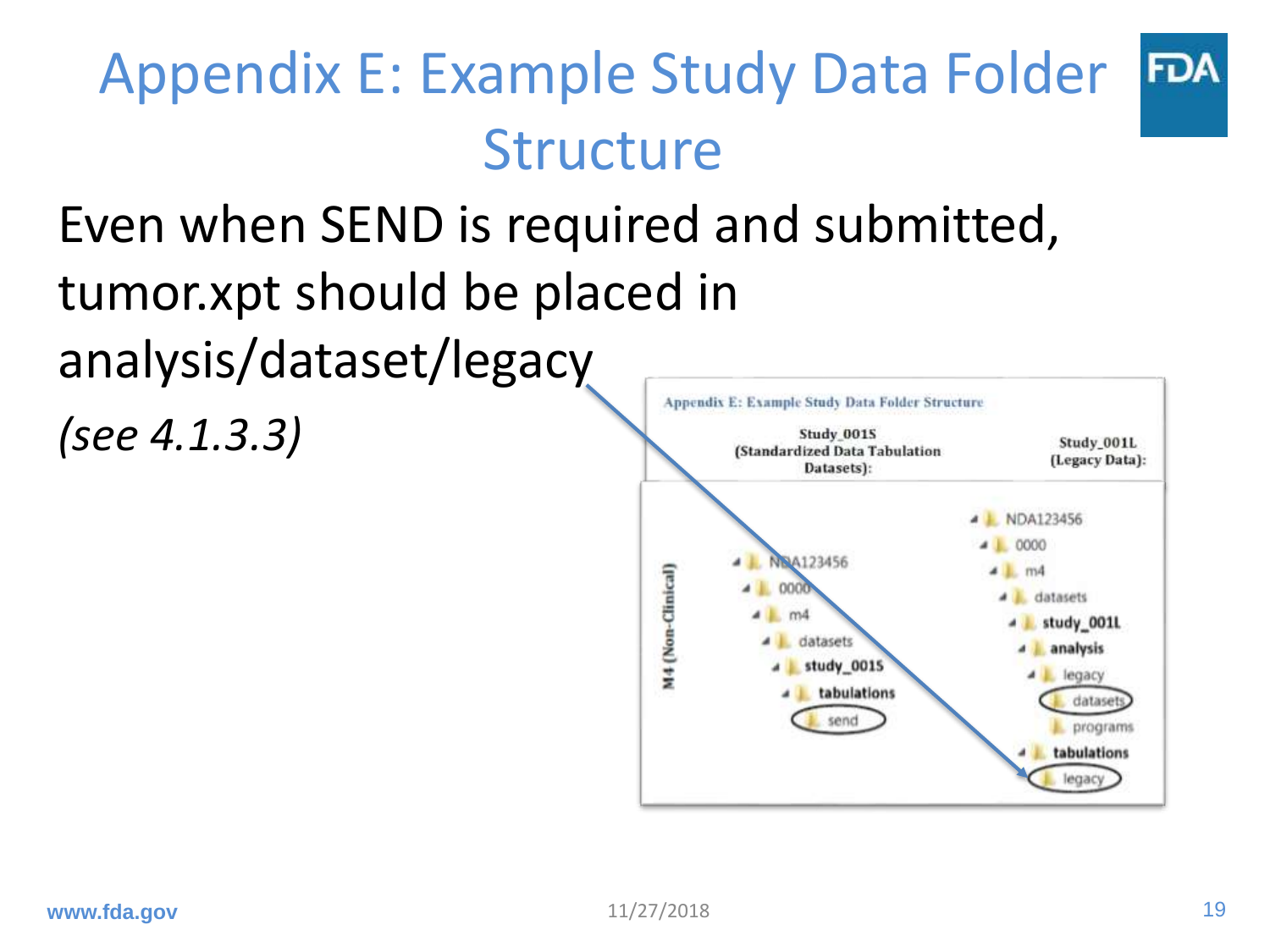# Section 4.1.3.3 – LB Domain



"Categorical, noncontinuous results reported as incidence counts rather than summary statistics (i.e. mean and standard deviation) should be placed in LBSTRESC even if the categories are numbers. LBSTRESN should be null. Specifically, this includes urinalysis tests where the results are values on a scale. For example, if the allowable values for a urine glucose dipstick test are: 'NEGATIVE', '100', '250', '500', '1000', '>2000', results should only be placed in LBSTRESC. Placing categorical results in –STRESC allows straightforward creation of incidence tables on –STRESC."

- Some tests like dipsticks give categorical results – Ex. A scale of negative, 100, 250, 500, >1000
- Place all results in LBSTRESC
- Leave LBSTRESN null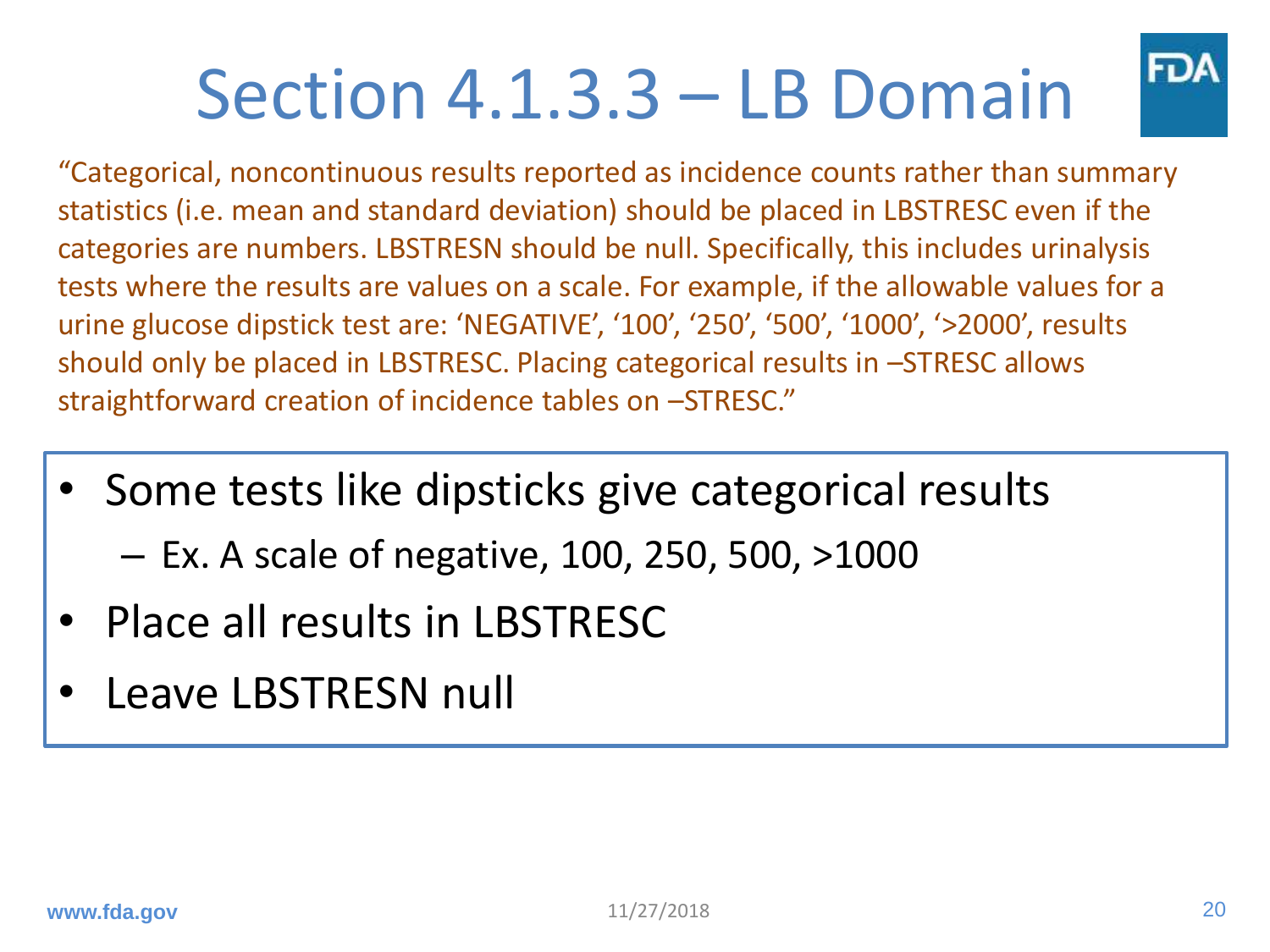# Section 4.1.3.3 – LB Domain



"When a laboratory test result is either above or below the limit of quantification (LOQ) for the measurement method and this result was used in calculation of group means in the study report, the value used for calculation should be submitted using the supplemental qualifier variable --CALCN."

- It may not be clear what number was used in the Study Report group means for tests outside the limit of quantification (LOQ)
- Place numbers necessary to reproduce the group means in SUPPLB in LBCALCN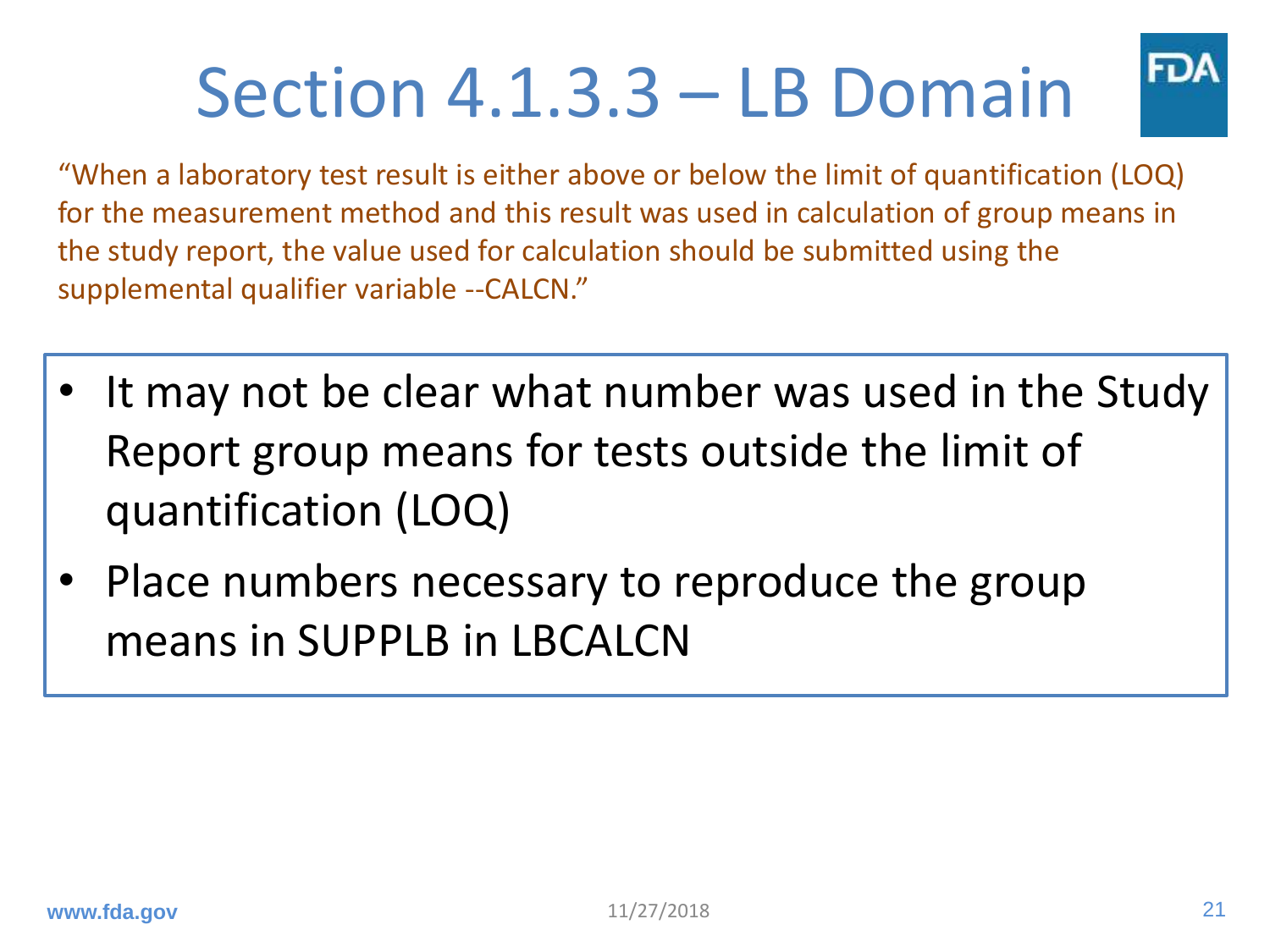# Section 4.1.3.3 – PC Domain



When a test result is below a LOQ, it should be submitted using the following instructions:

- PCORRES should contain the actual/verbatim test result.
- The value of 'BLQ' should be in PCSTRESC to signify that the result is below the LOQ.
- PCSTRESN should be blank.
- Standardized units for LOQ should be in PCSTRESU.
- PCLLOQ should be populated.
- "When a numeric value has been assigned to a result that is below the LOQ for the purpose of group summary statistics, that value should be submitted in SUPPPC as QNAM= 'PCCALCN' to allow the group statistics presented in the study report to be reproduced. When a value that is below the lower LOQ is excluded from group statistics, no PCCALCN entry is needed."
- Different implementations of results below the limit of quantitation are complicated to use
- More detail about how to handle <LOQ results has been added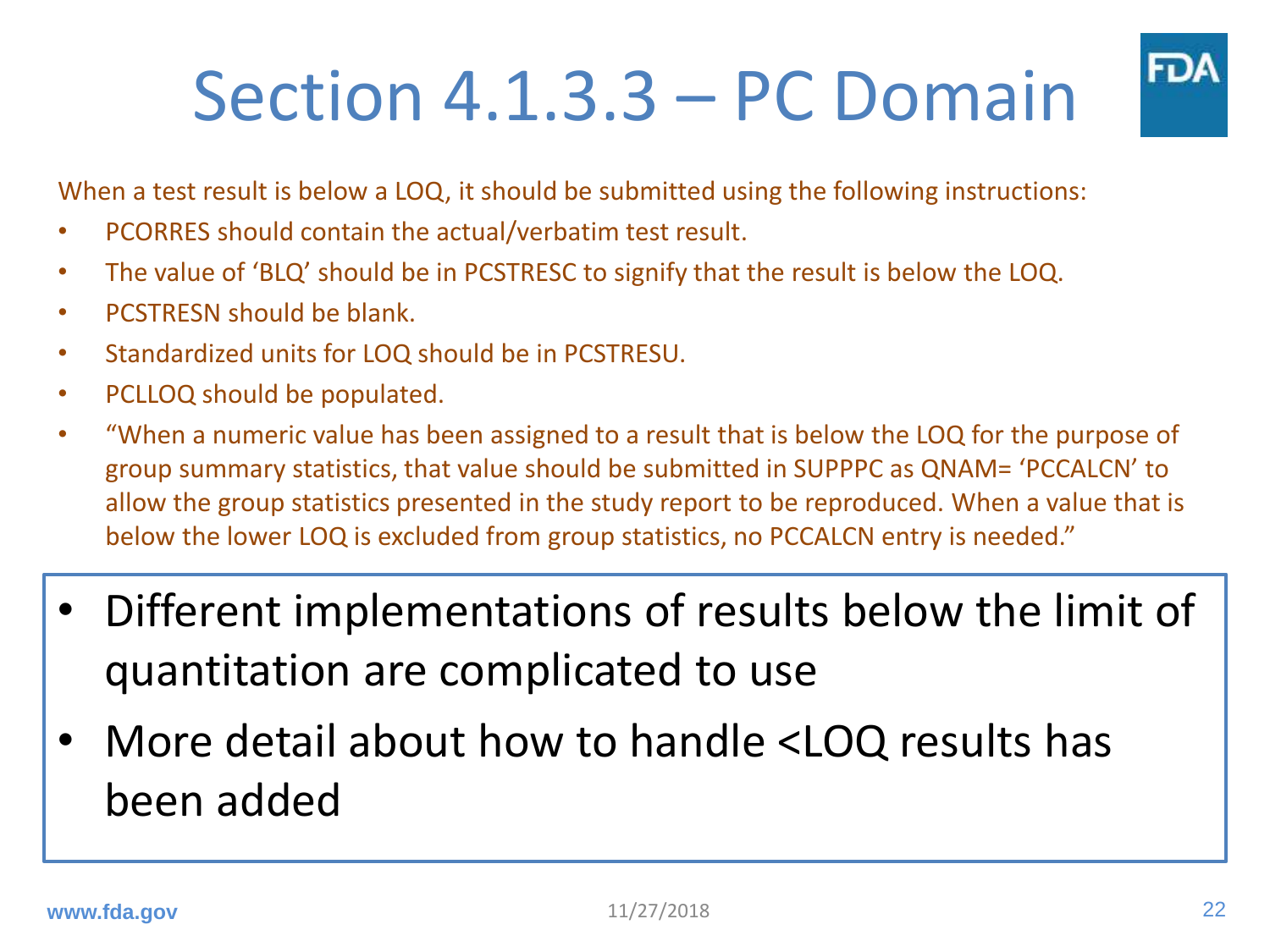

### Section 4.1.3.3 - BG Domain

### "It is not necessary to include a BG domain in CDER submissions."

- CDER is currently only using the BW domain to review changes in body weight
- Other centers are still evaluating BG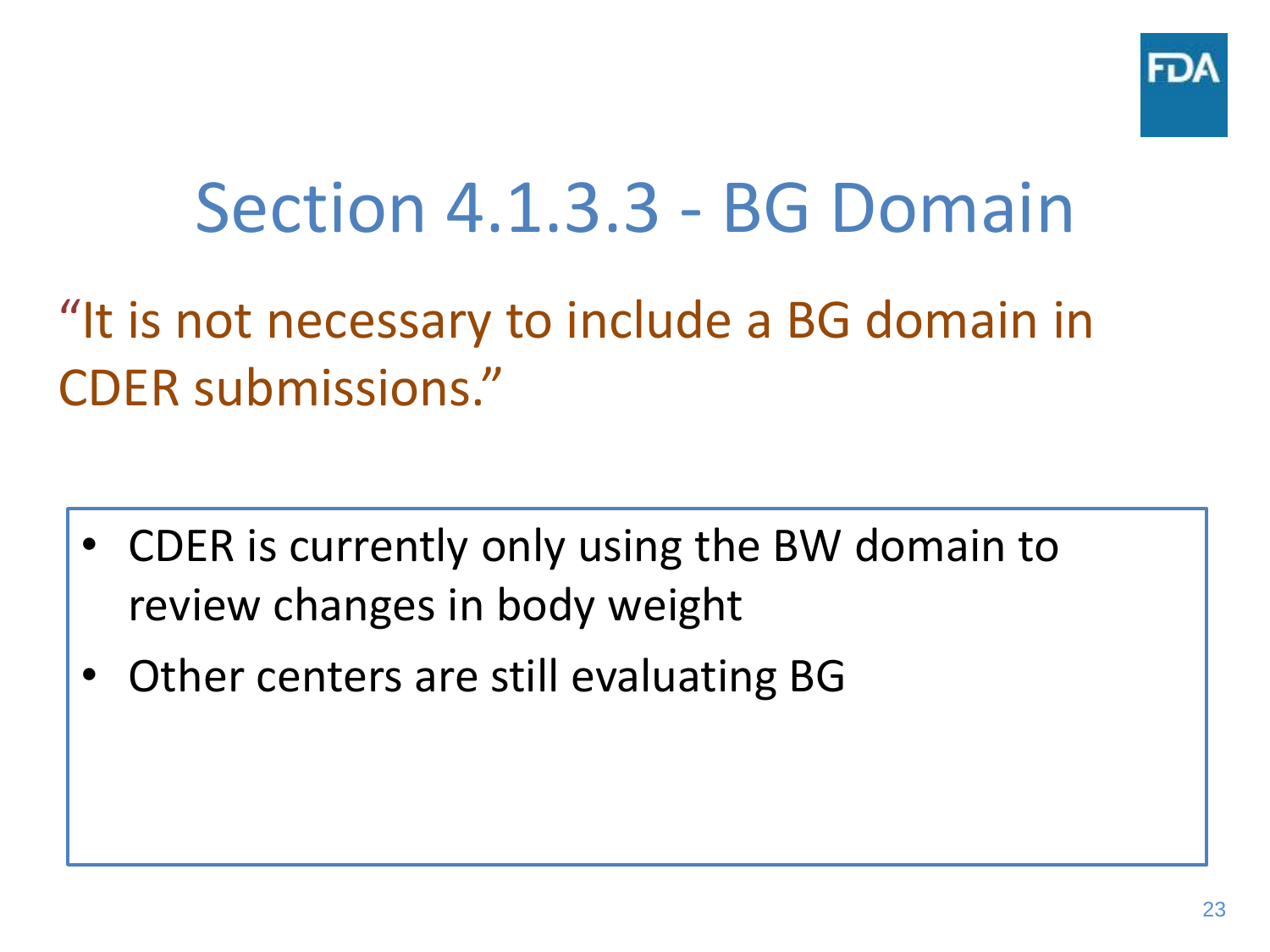

### Section 4.1.3.3 - CO Domain

"Comments submitted in the CO domain should be relevant to study interpretation."

- Review software displays all comments submitted, sometimes making it difficult to locate those that are relevant
- Limit comments to those relevant to the study